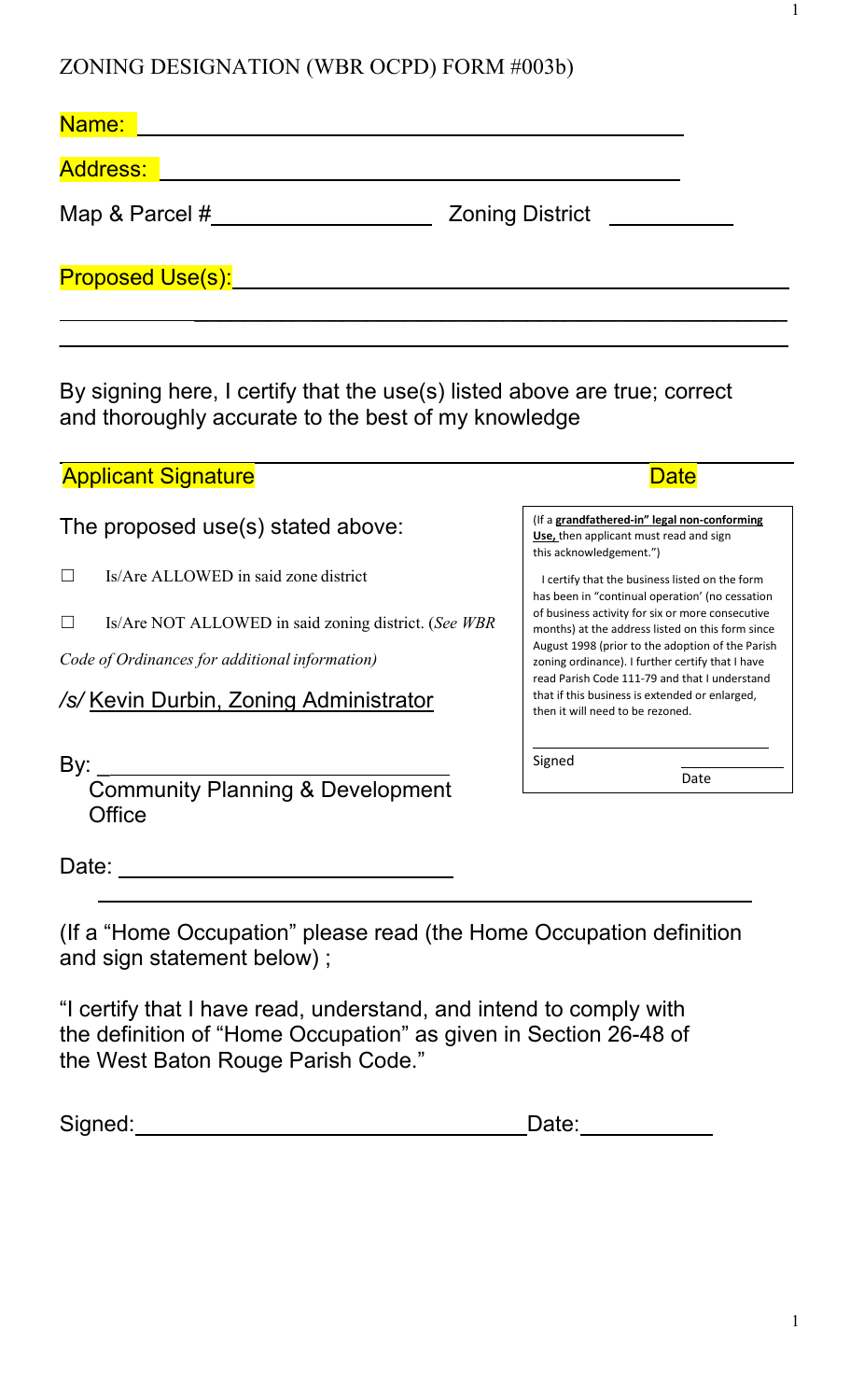# **COMMERCIAL**

## **WEST BATON ROUGE PARISH GOVERNMENT OFFICE OF COMMUNITY PLANNING & DEVELOPMENT (OCPD) INITIAL APPLICATION REQUIREMENTS ON COMMERCIAL BUILDING PERMITS**

Signed acknowledgements **(BEFORE PERMIT CAN BE ISSUED)**:

(1) I acknowledge I am aware that if my proposed project has access to a "State Highway" then I must obtain a "driveway permit" from the Louisiana Department of Transportation and Development.

**X**\_\_\_\_\_\_\_\_\_\_\_\_\_\_\_\_\_\_\_\_\_\_\_\_\_\_\_\_\_\_\_\_\_\_\_\_\_\_\_\_\_\_\_\_\_\_\_\_\_\_\_\_\_\_\_\_\_\_

The following items (if applicable) must be submitted to the WBR OCPD before a building permit can be issued:

## **PERMIT APPLICATION**

- **ADDRESS OF PROPERTY E***-911 OFFICE 225-346-1577*
- **SEWER APPROVAL** *WBR PARISH HEALTH UNIT 225-342-2650*
	- *OR WBR UTILITIES DEPARTMENT 225-336-2406*  $\Box$  **Temporary Permit** 
		-
- **GREASE TRAP ACKNOWLEDGEMENT**

*ALL COMMERCIAL FOOD ESTABLISHMENTS & STRIP MALLS MUST SIGN A GREASE TRAP FORM ACKNOWLEDGING THAT THEY MET WITH THE PARISH CHIEF BUILDING OFFICIAL TO DISCUSS GREASE TRAP CONSTRUCTION / LOCATION*

**COPY OF BUILDING PLANS FOR REVIEW TO** *BE RETAINED BY THE WBR OCPD*

o **Structural Calculations** 

o **Geotech Report and Soil Testing (If Required by Building Official or Chief Inspector)**

**SITE PLAN REVIEW** Section 1 (Date) Section 2 (Date) Section 3 (Date)

**APPROVED PLAT OF PROPERTY.** *OBTAINED FROM WBR CLERK OF COURT 225-383-0378*

**PLOT PLAN**

**COMPLIANCE WITH FIRE HYDRANT REQUIREMENTS** 

**Flood Zone: A / AE / X**

**ENGINEER'S ELEVATION CERTIFICATE IF PROPERTY IS IN FLOOD ZONE A & AE** 

*THIS INCLUDES A REFERENCE LEVEL CERTIFICATE BASED ON "CONSTRUCTION DRAWINGS", VALID DURING COURSE OF CONSTRUCTION & A POST CONSTRUCTION CERTIFICATE WHEN CONSTRUCTION IS COMPLETE. (PLEASE NOTE: Final approval will be withheld until the Post Construction Certificate is submitted.)* 

**□ Pre-Construction □ Post-Construction (MUST SUBMIT BOTH)**

- **REGISTERED & LICENSED CONTRACTORS**  *P/E/M PERMITS TO BE PULLED SEPARATELY FROM BUILDING PERMIT*
	- o **General Contractor:**
	- o **Plumbing Contractor:**
	- o **Electrical Contractor: \_\_\_\_\_\_\_**
	- o **Mechanical Contractor: \_\_\_\_\_\_\_\_\_\_\_\_\_\_**

### **APPROVAL OF STATE FIRE MARSHALL** 225-925-3650

- **APPROVAL OF DHH** 225-342-2650
- **DEQ-SWPPP Approval Submittal of SWPPP for small construction sites (1 to 5 acres) PLUS Submittal of received Notice of Intent by LaDEQ for larger construction sites (5+ acres) Receipt of transmittal of Notice of Intent (NOI) to LaDEQ (email read receipt, certified mail receipt or some other type of receipt)"**
- **UTILITIES (gas, garbage, water, sewer) DEPOSIT RECEIPT.** Issued by the WBR Utilities Department *225-336-2406*
- **OCCUPATIONAL LICENSE** & **SALES TAX APPLICATION WBR** Revenue Department **225-336-2408**
- **ADULT USE BUSINESSES** (Including, but not limited to bookstores, "strip clubs", adult novelties, adult movies, etc.) **MUST FIRST OBTAIN AN "ADULT USE PERMIT" FROM THE OFFICE OF COMMUNITY PLANNING & DEVELOPMENT** (See Office Coordinator) BEFORE APPLYING FOR A BUILDING PERMIT OR A CERTIFICATE OF OCCUPANCY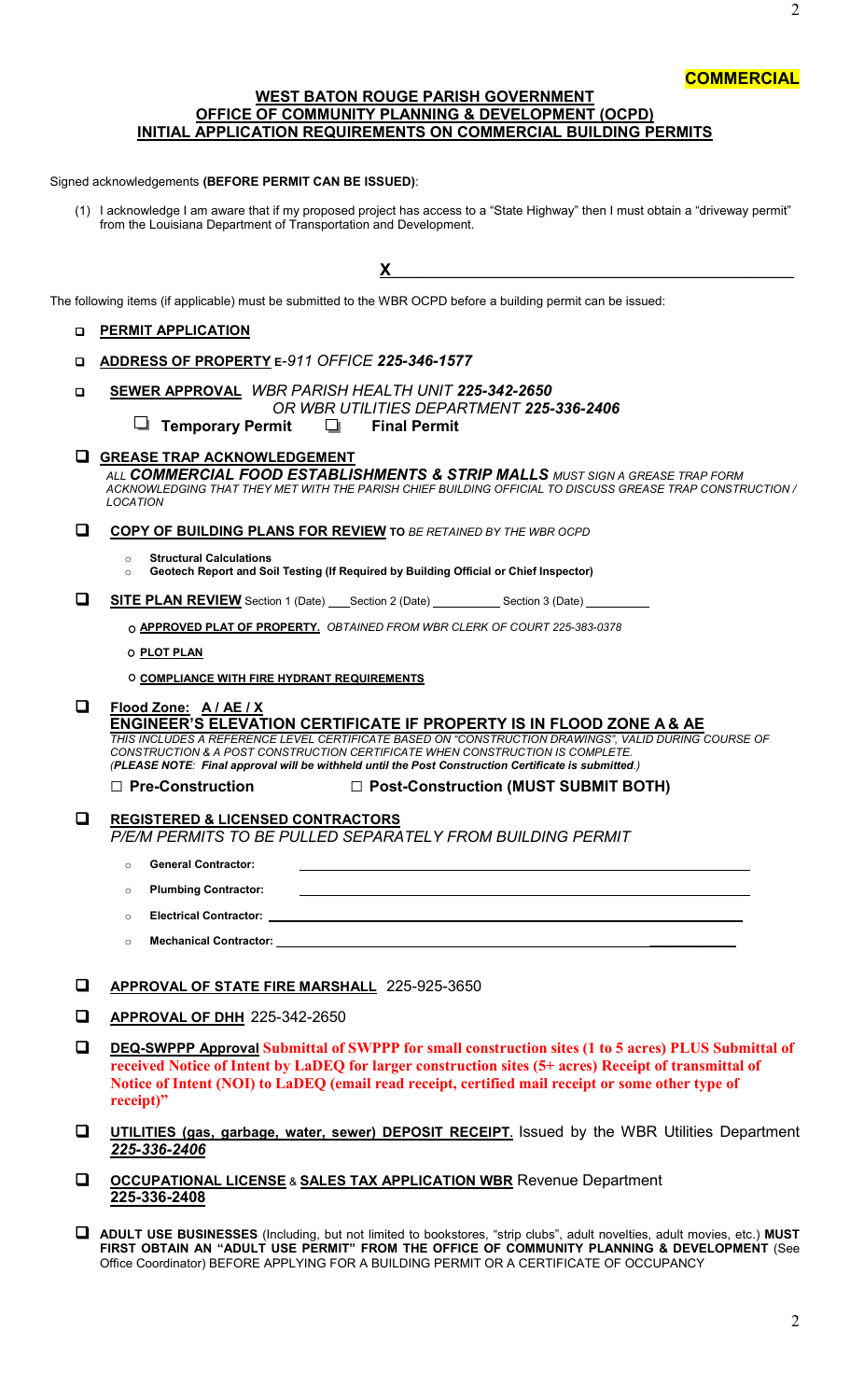|                                                                                                                      |                                                                                                                                                                                                                                                                                                                                                                                                                                                                                                                                                                                                                                                                                                                                                              | <b>WBR Office of Community Development Form OCPD #004d</b> |                                       |                                                                                    |                                                                                                            |                                          |                                                                                                  |  |
|----------------------------------------------------------------------------------------------------------------------|--------------------------------------------------------------------------------------------------------------------------------------------------------------------------------------------------------------------------------------------------------------------------------------------------------------------------------------------------------------------------------------------------------------------------------------------------------------------------------------------------------------------------------------------------------------------------------------------------------------------------------------------------------------------------------------------------------------------------------------------------------------|------------------------------------------------------------|---------------------------------------|------------------------------------------------------------------------------------|------------------------------------------------------------------------------------------------------------|------------------------------------------|--------------------------------------------------------------------------------------------------|--|
| "Gray boxes" are<br>for Staff Use Only                                                                               |                                                                                                                                                                                                                                                                                                                                                                                                                                                                                                                                                                                                                                                                                                                                                              | <b>COMMERCIAL PERMIT APPLICATION</b>                       |                                       |                                                                                    |                                                                                                            |                                          |                                                                                                  |  |
|                                                                                                                      | I. Applicant, Owner and Project Information                                                                                                                                                                                                                                                                                                                                                                                                                                                                                                                                                                                                                                                                                                                  |                                                            |                                       |                                                                                    |                                                                                                            |                                          |                                                                                                  |  |
| <b>Project Address:</b>                                                                                              |                                                                                                                                                                                                                                                                                                                                                                                                                                                                                                                                                                                                                                                                                                                                                              |                                                            | City:                                 |                                                                                    |                                                                                                            | <b>State:</b>                            | Zip:                                                                                             |  |
| <b>APPLICANT Name:</b>                                                                                               |                                                                                                                                                                                                                                                                                                                                                                                                                                                                                                                                                                                                                                                                                                                                                              |                                                            | Email:                                |                                                                                    |                                                                                                            |                                          |                                                                                                  |  |
| Primary Contact #:                                                                                                   |                                                                                                                                                                                                                                                                                                                                                                                                                                                                                                                                                                                                                                                                                                                                                              |                                                            | Secondary Contact #:                  |                                                                                    |                                                                                                            |                                          |                                                                                                  |  |
| <b>General Contractor:</b>                                                                                           |                                                                                                                                                                                                                                                                                                                                                                                                                                                                                                                                                                                                                                                                                                                                                              |                                                            | Email:                                |                                                                                    |                                                                                                            |                                          |                                                                                                  |  |
| Primary Contact #:                                                                                                   |                                                                                                                                                                                                                                                                                                                                                                                                                                                                                                                                                                                                                                                                                                                                                              |                                                            | Secondary Contact #:                  |                                                                                    |                                                                                                            |                                          |                                                                                                  |  |
| <b>Tenant Company's Name:</b>                                                                                        |                                                                                                                                                                                                                                                                                                                                                                                                                                                                                                                                                                                                                                                                                                                                                              |                                                            | Email:                                |                                                                                    |                                                                                                            |                                          |                                                                                                  |  |
| Primary Contact #:                                                                                                   |                                                                                                                                                                                                                                                                                                                                                                                                                                                                                                                                                                                                                                                                                                                                                              |                                                            | Secondary Contact #:                  |                                                                                    |                                                                                                            |                                          |                                                                                                  |  |
| <b>LAND OWNER Name:</b>                                                                                              |                                                                                                                                                                                                                                                                                                                                                                                                                                                                                                                                                                                                                                                                                                                                                              |                                                            | Email:                                |                                                                                    |                                                                                                            |                                          |                                                                                                  |  |
| Primary Contact #:                                                                                                   |                                                                                                                                                                                                                                                                                                                                                                                                                                                                                                                                                                                                                                                                                                                                                              |                                                            | Secondary Contact #:                  |                                                                                    |                                                                                                            |                                          |                                                                                                  |  |
|                                                                                                                      | II. Description of Project and Permit                                                                                                                                                                                                                                                                                                                                                                                                                                                                                                                                                                                                                                                                                                                        |                                                            |                                       |                                                                                    |                                                                                                            |                                          |                                                                                                  |  |
| <b>Type of Commercial Permit Being Applied For:</b><br>$\Box$ New $\Box$ Accessory $\Box$ Renovation $\Box$ Addition |                                                                                                                                                                                                                                                                                                                                                                                                                                                                                                                                                                                                                                                                                                                                                              |                                                            |                                       | <b>Type of Sewer:</b><br><b>Type of Structure:</b><br>$\Box$ Private $\Box$ Parish |                                                                                                            | □ Metal ■ Wood ■ Steel ■ Brick/Stucco    |                                                                                                  |  |
| Type of Foundation: □ Slab □ Post-Tension Slab<br>Spread/Mat Footings<br>⊣Piers                                      |                                                                                                                                                                                                                                                                                                                                                                                                                                                                                                                                                                                                                                                                                                                                                              |                                                            |                                       | List all existing structures on property:                                          |                                                                                                            |                                          |                                                                                                  |  |
| <b>Approximate Cost of Proposed Work:</b>                                                                            |                                                                                                                                                                                                                                                                                                                                                                                                                                                                                                                                                                                                                                                                                                                                                              |                                                            | <b>Describe work to be performed:</b> |                                                                                    |                                                                                                            |                                          |                                                                                                  |  |
| <b>Total Square Footage:</b>                                                                                         |                                                                                                                                                                                                                                                                                                                                                                                                                                                                                                                                                                                                                                                                                                                                                              |                                                            |                                       |                                                                                    |                                                                                                            | <b>Architect, Engineer or Surveyors:</b> |                                                                                                  |  |
| <b>General Contractor:</b>                                                                                           |                                                                                                                                                                                                                                                                                                                                                                                                                                                                                                                                                                                                                                                                                                                                                              |                                                            |                                       | Parish Registration Up-to-Date?<br><b>YES</b><br>$\sqcap$ NO                       |                                                                                                            |                                          |                                                                                                  |  |
| <b>Plumbing Contractor:</b>                                                                                          |                                                                                                                                                                                                                                                                                                                                                                                                                                                                                                                                                                                                                                                                                                                                                              |                                                            |                                       | <b>YES</b>                                                                         | $\Box$ NO                                                                                                  |                                          |                                                                                                  |  |
| <b>Electrical Contractor:</b>                                                                                        |                                                                                                                                                                                                                                                                                                                                                                                                                                                                                                                                                                                                                                                                                                                                                              |                                                            |                                       | <b>YES</b>                                                                         | $\Box$ NO                                                                                                  |                                          |                                                                                                  |  |
| <b>Mechanical Contractor:</b>                                                                                        |                                                                                                                                                                                                                                                                                                                                                                                                                                                                                                                                                                                                                                                                                                                                                              |                                                            |                                       | $\neg$ YES                                                                         | $\square$ NO                                                                                               |                                          |                                                                                                  |  |
|                                                                                                                      | <b>III.</b> Applicant Certification                                                                                                                                                                                                                                                                                                                                                                                                                                                                                                                                                                                                                                                                                                                          |                                                            |                                       |                                                                                    |                                                                                                            |                                          |                                                                                                  |  |
|                                                                                                                      | I certify that I have provided the information on this application (other than information in the "gray boxes") and that I have reviewed ALL<br>of the information on this form (including the information in the "gray boxes"). I further certify that the information I have provided is true<br>and correct to the best of my knowledge and that I have read and understand the laws of West Baton Rouge Parish as related to the<br>development of my property (including, but not limited to Zoning and Site Development regulations). I am aware that any false or<br>misleading information on this form, or any violation of Parish property development laws could result in legal action taken against me or<br>others by West Baton Rouge Parish: |                                                            |                                       |                                                                                    |                                                                                                            |                                          |                                                                                                  |  |
| <b>Signature</b>                                                                                                     |                                                                                                                                                                                                                                                                                                                                                                                                                                                                                                                                                                                                                                                                                                                                                              | <b>Print Name</b>                                          |                                       |                                                                                    |                                                                                                            |                                          | <b>Date</b>                                                                                      |  |
| <b>OFFICE USE ONLY</b><br>IV.                                                                                        | <b>Multi-Agency Coordination</b>                                                                                                                                                                                                                                                                                                                                                                                                                                                                                                                                                                                                                                                                                                                             |                                                            |                                       |                                                                                    |                                                                                                            |                                          |                                                                                                  |  |
| <b>Estimated cost:</b>                                                                                               |                                                                                                                                                                                                                                                                                                                                                                                                                                                                                                                                                                                                                                                                                                                                                              | Total building permit fee:                                 |                                       |                                                                                    | Date paid:                                                                                                 |                                          |                                                                                                  |  |
| Permit ID:<br>Municipality:                                                                                          |                                                                                                                                                                                                                                                                                                                                                                                                                                                                                                                                                                                                                                                                                                                                                              |                                                            | Date Initiated:                       |                                                                                    |                                                                                                            |                                          |                                                                                                  |  |
| Is there a record of a "Parish-approved plat"?<br>Subdivision:                                                       |                                                                                                                                                                                                                                                                                                                                                                                                                                                                                                                                                                                                                                                                                                                                                              |                                                            |                                       | Reviewer Notes (attach additional sheets if necessary):                            |                                                                                                            |                                          |                                                                                                  |  |
| Tract:<br>Lot:                                                                                                       |                                                                                                                                                                                                                                                                                                                                                                                                                                                                                                                                                                                                                                                                                                                                                              |                                                            |                                       | Lot size $(sq. ft.)$ :                                                             |                                                                                                            |                                          |                                                                                                  |  |
| Current<br>Zoning:                                                                                                   | Family or Minor Affidavits<br>Rec'd?                                                                                                                                                                                                                                                                                                                                                                                                                                                                                                                                                                                                                                                                                                                         | Proposed Occupancy:                                        |                                       |                                                                                    | Does proposal comply with<br>the Parish's zoning<br>Parish's subdivision<br>requirements?<br>requirements? |                                          | Does property comply with the                                                                    |  |
| Map & Parcel Number:                                                                                                 |                                                                                                                                                                                                                                                                                                                                                                                                                                                                                                                                                                                                                                                                                                                                                              | Flood Zone:                                                | BFE:                                  | Elec:                                                                              | Req'd Floor                                                                                                | Council?                                 | If alcoholic beverages and/or video poker are<br>involved, has this been permitted by the Parish |  |

Reviewed by DHH or PARISH? Reviewed by State Fire Marshall? Permits Req'd: \_\_\_\_ Elec? \_\_\_\_\_\_ Plumb? \_\_\_\_ Mech?

3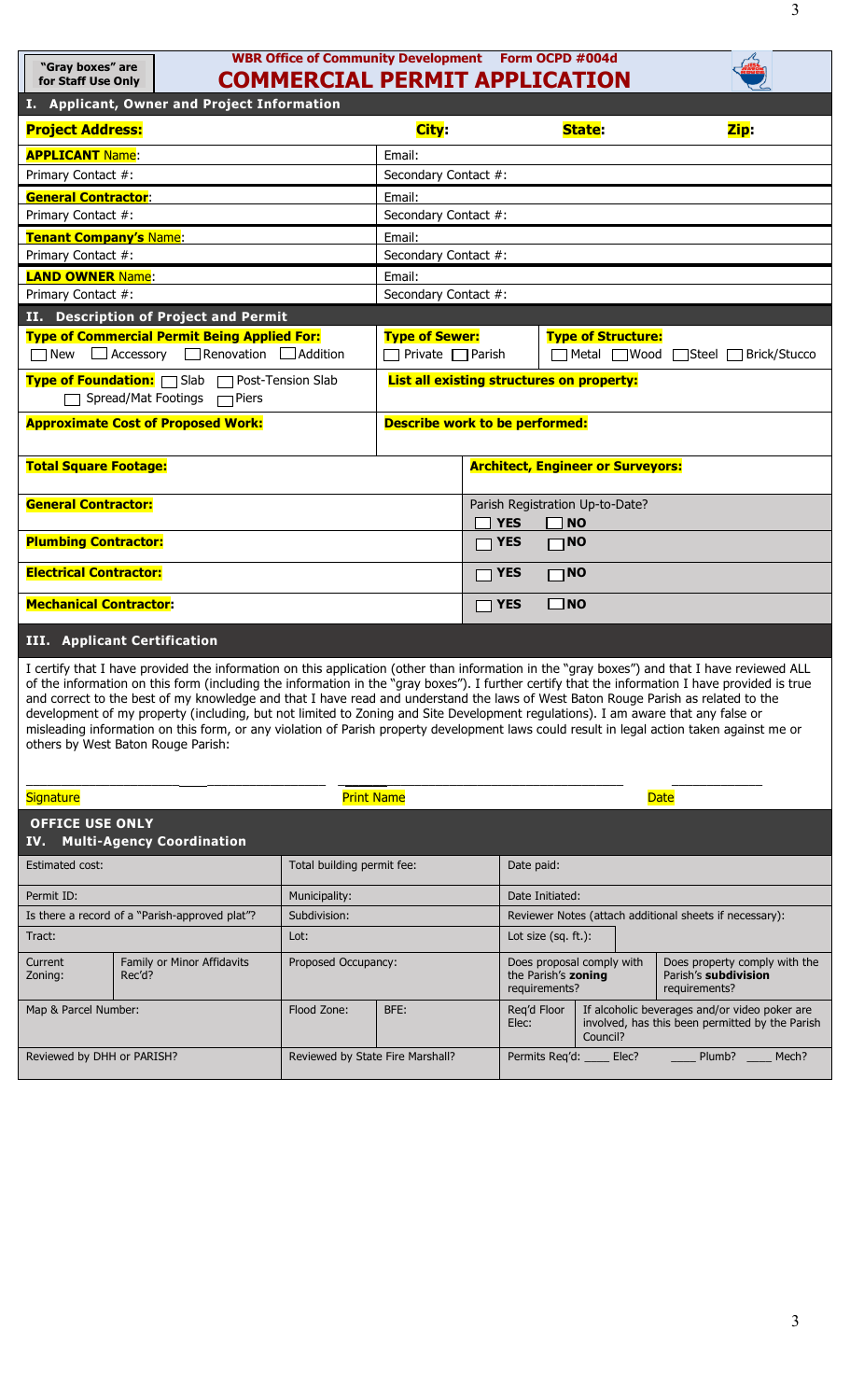| Meeting with Planning Department/Date presented_________________ Municipality ____________<br>If Variance is requested, scheduled for BOA Meeting<br>Section 111-139 an approved, valid final site plan shall be required prior to the approval of any construction<br>plan and permit for development. (5) Final site plan approval is separate and distinct from other permits and<br>approvals as may be required by the parish and other regulatory agencies. Approvals of a final site plan shall<br>not affect other applicable regulations concerning development and land use. The approval of a final site plan<br>shall be effective for a period of two years from the date of approval.<br>3 – Site Plan - Chapter 106 Administrative approval if not Variances are requested.<br>11" x 17" engineer-scaled drawing of site plan including:<br>Site boundaries & dimensions, lot lines, acreage and distance to nearest cross street<br>$\circ$<br>Location map, north arrow, scale, title block & site data summary table<br>$\circ$<br>Topography of one foot contours or less, reference to sea level datum.<br>$\circ$<br>Zoning Buffers and Greenbelt required when adjacent residential districts<br>$\circ$<br>Residential district means any area of land that contains one or more living units within a 500-foot radius from a point<br>of inquiry provided that the living unit is occupied at the time of inquiry. Chapter 101<br>$\circ$<br>foot wooden fence with a maximum one-quarter-inch gap between slats, permanently maintained, shall be<br>required in the 20-foot required setback adjacent to all residential districts. Check individual zoning buffer<br>requirement.<br>$\circ$<br>line. No parking or structure of any kind will be permitted in this greenbelt, except for the permitted<br>driveway access. A minimum five-foot side yard greenbelt is required from the front property line to the<br>required building setback line.<br>$\circ$<br>$\circ$<br>$\circ$<br>$\circ$<br>Other<br>Natural features including tree masses & anticipated tree loss, drainage& creeks<br>$\circ$<br>Land use onsite and adjacent properties<br>$\circ$<br>Building locations, footprints, dimensions, building lines, setbacks & use<br>$\circ$<br>Finished floor elevation of referenced to sea level datum Construction of Plat Sec.111-114(c). For<br>$\circ$<br>buildings/structures site plan Sec. 111-139(a)(2)9 Elevations at one foot above the centerline of the road or two<br>feet above surrounding ground. Shown<br>Dumpster and trash compactor locations and screening.<br>$\circ$<br>Proposed dedications and reservations of land for public use including (but not limited to): rights-of-way,<br>$\circ$<br>easements, parkland, open space, drainage ways, floodplains, and facility sites.<br>Screening walls, fences, living screens, retaining walls, headlight screens, and service area screens. And<br>$\circ$<br>service area screens, including height and type of construction and/or planting specifications.<br>Landscaping and open space areas with dimensions and total square footage (separate landscape plans<br>$\circ$<br>required)<br>Water and sanitary sewer mains and service lines with sizes, valves, fire hydrants, manholes, and other<br>$\circ$<br>structures onsite or immediately adjacent to the site specified.<br>DEQ-SWPPP Submittal of SWPPP for small construction sites (1 to 5 acres) PLUS Submittal of received<br>$\circ$<br>Notice of Intent by LaDEQ for larger construction sites (5+ acres) You will need this before any building<br>permits will be issued. Receipt of transmittal of Notice of Intent (NOI) to LaDEQ (email read receipt,<br>certified mail receipt or some other type of receipt)"<br>If pavement is covering utility servitude, is there an Acknowledgement of Servitude Encroachment?<br>$\circ$<br>Commercial/industrial structures 10,000 square feet or larger total shall require a double barrel fire hydrant, if water<br>$\circ$<br>lines of not less than six inches available, within 300 feet of the proposed building. Any building that proposes an<br>addition that will cause its total area to exceed the aforementioned requirements shall comply fully with this section.<br>Location of these hydrants will be specified by the authority having jurisdiction.106-93<br>For Informational purposes (sewer), how many employees do you expect to employ?<br>$\circ$<br>Inlets, Culverts, and other drainage structures onsite and immediately adjacent to the site.<br>$\circ$<br>Deed Restrictions reviewed by the property owner?<br>$\circ$ |  | <b>Check list for Site Plan Review</b> |  |
|---------------------------------------------------------------------------------------------------------------------------------------------------------------------------------------------------------------------------------------------------------------------------------------------------------------------------------------------------------------------------------------------------------------------------------------------------------------------------------------------------------------------------------------------------------------------------------------------------------------------------------------------------------------------------------------------------------------------------------------------------------------------------------------------------------------------------------------------------------------------------------------------------------------------------------------------------------------------------------------------------------------------------------------------------------------------------------------------------------------------------------------------------------------------------------------------------------------------------------------------------------------------------------------------------------------------------------------------------------------------------------------------------------------------------------------------------------------------------------------------------------------------------------------------------------------------------------------------------------------------------------------------------------------------------------------------------------------------------------------------------------------------------------------------------------------------------------------------------------------------------------------------------------------------------------------------------------------------------------------------------------------------------------------------------------------------------------------------------------------------------------------------------------------------------------------------------------------------------------------------------------------------------------------------------------------------------------------------------------------------------------------------------------------------------------------------------------------------------------------------------------------------------------------------------------------------------------------------------------------------------------------------------------------------------------------------------------------------------------------------------------------------------------------------------------------------------------------------------------------------------------------------------------------------------------------------------------------------------------------------------------------------------------------------------------------------------------------------------------------------------------------------------------------------------------------------------------------------------------------------------------------------------------------------------------------------------------------------------------------------------------------------------------------------------------------------------------------------------------------------------------------------------------------------------------------------------------------------------------------------------------------------------------------------------------------------------------------------------------------------------------------------------------------------------------------------------------------------------------------------------------------------------------------------------------------------------------------------------------------------------------------------------------------------------------------------------------------------------------------------------------------------------------------------------------------------------------------------------------------------------------------------------------------------------------------------------------------------------------------------------------------------------------------------------------------------------------------------------------------------------------------------------------------------------------------------------------------------------------------------------------------------------------------------------------------------|--|----------------------------------------|--|
|                                                                                                                                                                                                                                                                                                                                                                                                                                                                                                                                                                                                                                                                                                                                                                                                                                                                                                                                                                                                                                                                                                                                                                                                                                                                                                                                                                                                                                                                                                                                                                                                                                                                                                                                                                                                                                                                                                                                                                                                                                                                                                                                                                                                                                                                                                                                                                                                                                                                                                                                                                                                                                                                                                                                                                                                                                                                                                                                                                                                                                                                                                                                                                                                                                                                                                                                                                                                                                                                                                                                                                                                                                                                                                                                                                                                                                                                                                                                                                                                                                                                                                                                                                                                                                                                                                                                                                                                                                                                                                                                                                                                                                                                                             |  |                                        |  |
|                                                                                                                                                                                                                                                                                                                                                                                                                                                                                                                                                                                                                                                                                                                                                                                                                                                                                                                                                                                                                                                                                                                                                                                                                                                                                                                                                                                                                                                                                                                                                                                                                                                                                                                                                                                                                                                                                                                                                                                                                                                                                                                                                                                                                                                                                                                                                                                                                                                                                                                                                                                                                                                                                                                                                                                                                                                                                                                                                                                                                                                                                                                                                                                                                                                                                                                                                                                                                                                                                                                                                                                                                                                                                                                                                                                                                                                                                                                                                                                                                                                                                                                                                                                                                                                                                                                                                                                                                                                                                                                                                                                                                                                                                             |  |                                        |  |
|                                                                                                                                                                                                                                                                                                                                                                                                                                                                                                                                                                                                                                                                                                                                                                                                                                                                                                                                                                                                                                                                                                                                                                                                                                                                                                                                                                                                                                                                                                                                                                                                                                                                                                                                                                                                                                                                                                                                                                                                                                                                                                                                                                                                                                                                                                                                                                                                                                                                                                                                                                                                                                                                                                                                                                                                                                                                                                                                                                                                                                                                                                                                                                                                                                                                                                                                                                                                                                                                                                                                                                                                                                                                                                                                                                                                                                                                                                                                                                                                                                                                                                                                                                                                                                                                                                                                                                                                                                                                                                                                                                                                                                                                                             |  |                                        |  |
|                                                                                                                                                                                                                                                                                                                                                                                                                                                                                                                                                                                                                                                                                                                                                                                                                                                                                                                                                                                                                                                                                                                                                                                                                                                                                                                                                                                                                                                                                                                                                                                                                                                                                                                                                                                                                                                                                                                                                                                                                                                                                                                                                                                                                                                                                                                                                                                                                                                                                                                                                                                                                                                                                                                                                                                                                                                                                                                                                                                                                                                                                                                                                                                                                                                                                                                                                                                                                                                                                                                                                                                                                                                                                                                                                                                                                                                                                                                                                                                                                                                                                                                                                                                                                                                                                                                                                                                                                                                                                                                                                                                                                                                                                             |  |                                        |  |
|                                                                                                                                                                                                                                                                                                                                                                                                                                                                                                                                                                                                                                                                                                                                                                                                                                                                                                                                                                                                                                                                                                                                                                                                                                                                                                                                                                                                                                                                                                                                                                                                                                                                                                                                                                                                                                                                                                                                                                                                                                                                                                                                                                                                                                                                                                                                                                                                                                                                                                                                                                                                                                                                                                                                                                                                                                                                                                                                                                                                                                                                                                                                                                                                                                                                                                                                                                                                                                                                                                                                                                                                                                                                                                                                                                                                                                                                                                                                                                                                                                                                                                                                                                                                                                                                                                                                                                                                                                                                                                                                                                                                                                                                                             |  |                                        |  |
|                                                                                                                                                                                                                                                                                                                                                                                                                                                                                                                                                                                                                                                                                                                                                                                                                                                                                                                                                                                                                                                                                                                                                                                                                                                                                                                                                                                                                                                                                                                                                                                                                                                                                                                                                                                                                                                                                                                                                                                                                                                                                                                                                                                                                                                                                                                                                                                                                                                                                                                                                                                                                                                                                                                                                                                                                                                                                                                                                                                                                                                                                                                                                                                                                                                                                                                                                                                                                                                                                                                                                                                                                                                                                                                                                                                                                                                                                                                                                                                                                                                                                                                                                                                                                                                                                                                                                                                                                                                                                                                                                                                                                                                                                             |  |                                        |  |
|                                                                                                                                                                                                                                                                                                                                                                                                                                                                                                                                                                                                                                                                                                                                                                                                                                                                                                                                                                                                                                                                                                                                                                                                                                                                                                                                                                                                                                                                                                                                                                                                                                                                                                                                                                                                                                                                                                                                                                                                                                                                                                                                                                                                                                                                                                                                                                                                                                                                                                                                                                                                                                                                                                                                                                                                                                                                                                                                                                                                                                                                                                                                                                                                                                                                                                                                                                                                                                                                                                                                                                                                                                                                                                                                                                                                                                                                                                                                                                                                                                                                                                                                                                                                                                                                                                                                                                                                                                                                                                                                                                                                                                                                                             |  |                                        |  |
|                                                                                                                                                                                                                                                                                                                                                                                                                                                                                                                                                                                                                                                                                                                                                                                                                                                                                                                                                                                                                                                                                                                                                                                                                                                                                                                                                                                                                                                                                                                                                                                                                                                                                                                                                                                                                                                                                                                                                                                                                                                                                                                                                                                                                                                                                                                                                                                                                                                                                                                                                                                                                                                                                                                                                                                                                                                                                                                                                                                                                                                                                                                                                                                                                                                                                                                                                                                                                                                                                                                                                                                                                                                                                                                                                                                                                                                                                                                                                                                                                                                                                                                                                                                                                                                                                                                                                                                                                                                                                                                                                                                                                                                                                             |  |                                        |  |
|                                                                                                                                                                                                                                                                                                                                                                                                                                                                                                                                                                                                                                                                                                                                                                                                                                                                                                                                                                                                                                                                                                                                                                                                                                                                                                                                                                                                                                                                                                                                                                                                                                                                                                                                                                                                                                                                                                                                                                                                                                                                                                                                                                                                                                                                                                                                                                                                                                                                                                                                                                                                                                                                                                                                                                                                                                                                                                                                                                                                                                                                                                                                                                                                                                                                                                                                                                                                                                                                                                                                                                                                                                                                                                                                                                                                                                                                                                                                                                                                                                                                                                                                                                                                                                                                                                                                                                                                                                                                                                                                                                                                                                                                                             |  |                                        |  |
|                                                                                                                                                                                                                                                                                                                                                                                                                                                                                                                                                                                                                                                                                                                                                                                                                                                                                                                                                                                                                                                                                                                                                                                                                                                                                                                                                                                                                                                                                                                                                                                                                                                                                                                                                                                                                                                                                                                                                                                                                                                                                                                                                                                                                                                                                                                                                                                                                                                                                                                                                                                                                                                                                                                                                                                                                                                                                                                                                                                                                                                                                                                                                                                                                                                                                                                                                                                                                                                                                                                                                                                                                                                                                                                                                                                                                                                                                                                                                                                                                                                                                                                                                                                                                                                                                                                                                                                                                                                                                                                                                                                                                                                                                             |  |                                        |  |
|                                                                                                                                                                                                                                                                                                                                                                                                                                                                                                                                                                                                                                                                                                                                                                                                                                                                                                                                                                                                                                                                                                                                                                                                                                                                                                                                                                                                                                                                                                                                                                                                                                                                                                                                                                                                                                                                                                                                                                                                                                                                                                                                                                                                                                                                                                                                                                                                                                                                                                                                                                                                                                                                                                                                                                                                                                                                                                                                                                                                                                                                                                                                                                                                                                                                                                                                                                                                                                                                                                                                                                                                                                                                                                                                                                                                                                                                                                                                                                                                                                                                                                                                                                                                                                                                                                                                                                                                                                                                                                                                                                                                                                                                                             |  |                                        |  |
|                                                                                                                                                                                                                                                                                                                                                                                                                                                                                                                                                                                                                                                                                                                                                                                                                                                                                                                                                                                                                                                                                                                                                                                                                                                                                                                                                                                                                                                                                                                                                                                                                                                                                                                                                                                                                                                                                                                                                                                                                                                                                                                                                                                                                                                                                                                                                                                                                                                                                                                                                                                                                                                                                                                                                                                                                                                                                                                                                                                                                                                                                                                                                                                                                                                                                                                                                                                                                                                                                                                                                                                                                                                                                                                                                                                                                                                                                                                                                                                                                                                                                                                                                                                                                                                                                                                                                                                                                                                                                                                                                                                                                                                                                             |  |                                        |  |
|                                                                                                                                                                                                                                                                                                                                                                                                                                                                                                                                                                                                                                                                                                                                                                                                                                                                                                                                                                                                                                                                                                                                                                                                                                                                                                                                                                                                                                                                                                                                                                                                                                                                                                                                                                                                                                                                                                                                                                                                                                                                                                                                                                                                                                                                                                                                                                                                                                                                                                                                                                                                                                                                                                                                                                                                                                                                                                                                                                                                                                                                                                                                                                                                                                                                                                                                                                                                                                                                                                                                                                                                                                                                                                                                                                                                                                                                                                                                                                                                                                                                                                                                                                                                                                                                                                                                                                                                                                                                                                                                                                                                                                                                                             |  |                                        |  |
|                                                                                                                                                                                                                                                                                                                                                                                                                                                                                                                                                                                                                                                                                                                                                                                                                                                                                                                                                                                                                                                                                                                                                                                                                                                                                                                                                                                                                                                                                                                                                                                                                                                                                                                                                                                                                                                                                                                                                                                                                                                                                                                                                                                                                                                                                                                                                                                                                                                                                                                                                                                                                                                                                                                                                                                                                                                                                                                                                                                                                                                                                                                                                                                                                                                                                                                                                                                                                                                                                                                                                                                                                                                                                                                                                                                                                                                                                                                                                                                                                                                                                                                                                                                                                                                                                                                                                                                                                                                                                                                                                                                                                                                                                             |  |                                        |  |
|                                                                                                                                                                                                                                                                                                                                                                                                                                                                                                                                                                                                                                                                                                                                                                                                                                                                                                                                                                                                                                                                                                                                                                                                                                                                                                                                                                                                                                                                                                                                                                                                                                                                                                                                                                                                                                                                                                                                                                                                                                                                                                                                                                                                                                                                                                                                                                                                                                                                                                                                                                                                                                                                                                                                                                                                                                                                                                                                                                                                                                                                                                                                                                                                                                                                                                                                                                                                                                                                                                                                                                                                                                                                                                                                                                                                                                                                                                                                                                                                                                                                                                                                                                                                                                                                                                                                                                                                                                                                                                                                                                                                                                                                                             |  |                                        |  |
|                                                                                                                                                                                                                                                                                                                                                                                                                                                                                                                                                                                                                                                                                                                                                                                                                                                                                                                                                                                                                                                                                                                                                                                                                                                                                                                                                                                                                                                                                                                                                                                                                                                                                                                                                                                                                                                                                                                                                                                                                                                                                                                                                                                                                                                                                                                                                                                                                                                                                                                                                                                                                                                                                                                                                                                                                                                                                                                                                                                                                                                                                                                                                                                                                                                                                                                                                                                                                                                                                                                                                                                                                                                                                                                                                                                                                                                                                                                                                                                                                                                                                                                                                                                                                                                                                                                                                                                                                                                                                                                                                                                                                                                                                             |  |                                        |  |
|                                                                                                                                                                                                                                                                                                                                                                                                                                                                                                                                                                                                                                                                                                                                                                                                                                                                                                                                                                                                                                                                                                                                                                                                                                                                                                                                                                                                                                                                                                                                                                                                                                                                                                                                                                                                                                                                                                                                                                                                                                                                                                                                                                                                                                                                                                                                                                                                                                                                                                                                                                                                                                                                                                                                                                                                                                                                                                                                                                                                                                                                                                                                                                                                                                                                                                                                                                                                                                                                                                                                                                                                                                                                                                                                                                                                                                                                                                                                                                                                                                                                                                                                                                                                                                                                                                                                                                                                                                                                                                                                                                                                                                                                                             |  |                                        |  |
|                                                                                                                                                                                                                                                                                                                                                                                                                                                                                                                                                                                                                                                                                                                                                                                                                                                                                                                                                                                                                                                                                                                                                                                                                                                                                                                                                                                                                                                                                                                                                                                                                                                                                                                                                                                                                                                                                                                                                                                                                                                                                                                                                                                                                                                                                                                                                                                                                                                                                                                                                                                                                                                                                                                                                                                                                                                                                                                                                                                                                                                                                                                                                                                                                                                                                                                                                                                                                                                                                                                                                                                                                                                                                                                                                                                                                                                                                                                                                                                                                                                                                                                                                                                                                                                                                                                                                                                                                                                                                                                                                                                                                                                                                             |  |                                        |  |
|                                                                                                                                                                                                                                                                                                                                                                                                                                                                                                                                                                                                                                                                                                                                                                                                                                                                                                                                                                                                                                                                                                                                                                                                                                                                                                                                                                                                                                                                                                                                                                                                                                                                                                                                                                                                                                                                                                                                                                                                                                                                                                                                                                                                                                                                                                                                                                                                                                                                                                                                                                                                                                                                                                                                                                                                                                                                                                                                                                                                                                                                                                                                                                                                                                                                                                                                                                                                                                                                                                                                                                                                                                                                                                                                                                                                                                                                                                                                                                                                                                                                                                                                                                                                                                                                                                                                                                                                                                                                                                                                                                                                                                                                                             |  |                                        |  |
|                                                                                                                                                                                                                                                                                                                                                                                                                                                                                                                                                                                                                                                                                                                                                                                                                                                                                                                                                                                                                                                                                                                                                                                                                                                                                                                                                                                                                                                                                                                                                                                                                                                                                                                                                                                                                                                                                                                                                                                                                                                                                                                                                                                                                                                                                                                                                                                                                                                                                                                                                                                                                                                                                                                                                                                                                                                                                                                                                                                                                                                                                                                                                                                                                                                                                                                                                                                                                                                                                                                                                                                                                                                                                                                                                                                                                                                                                                                                                                                                                                                                                                                                                                                                                                                                                                                                                                                                                                                                                                                                                                                                                                                                                             |  |                                        |  |
|                                                                                                                                                                                                                                                                                                                                                                                                                                                                                                                                                                                                                                                                                                                                                                                                                                                                                                                                                                                                                                                                                                                                                                                                                                                                                                                                                                                                                                                                                                                                                                                                                                                                                                                                                                                                                                                                                                                                                                                                                                                                                                                                                                                                                                                                                                                                                                                                                                                                                                                                                                                                                                                                                                                                                                                                                                                                                                                                                                                                                                                                                                                                                                                                                                                                                                                                                                                                                                                                                                                                                                                                                                                                                                                                                                                                                                                                                                                                                                                                                                                                                                                                                                                                                                                                                                                                                                                                                                                                                                                                                                                                                                                                                             |  |                                        |  |
|                                                                                                                                                                                                                                                                                                                                                                                                                                                                                                                                                                                                                                                                                                                                                                                                                                                                                                                                                                                                                                                                                                                                                                                                                                                                                                                                                                                                                                                                                                                                                                                                                                                                                                                                                                                                                                                                                                                                                                                                                                                                                                                                                                                                                                                                                                                                                                                                                                                                                                                                                                                                                                                                                                                                                                                                                                                                                                                                                                                                                                                                                                                                                                                                                                                                                                                                                                                                                                                                                                                                                                                                                                                                                                                                                                                                                                                                                                                                                                                                                                                                                                                                                                                                                                                                                                                                                                                                                                                                                                                                                                                                                                                                                             |  |                                        |  |
|                                                                                                                                                                                                                                                                                                                                                                                                                                                                                                                                                                                                                                                                                                                                                                                                                                                                                                                                                                                                                                                                                                                                                                                                                                                                                                                                                                                                                                                                                                                                                                                                                                                                                                                                                                                                                                                                                                                                                                                                                                                                                                                                                                                                                                                                                                                                                                                                                                                                                                                                                                                                                                                                                                                                                                                                                                                                                                                                                                                                                                                                                                                                                                                                                                                                                                                                                                                                                                                                                                                                                                                                                                                                                                                                                                                                                                                                                                                                                                                                                                                                                                                                                                                                                                                                                                                                                                                                                                                                                                                                                                                                                                                                                             |  |                                        |  |
|                                                                                                                                                                                                                                                                                                                                                                                                                                                                                                                                                                                                                                                                                                                                                                                                                                                                                                                                                                                                                                                                                                                                                                                                                                                                                                                                                                                                                                                                                                                                                                                                                                                                                                                                                                                                                                                                                                                                                                                                                                                                                                                                                                                                                                                                                                                                                                                                                                                                                                                                                                                                                                                                                                                                                                                                                                                                                                                                                                                                                                                                                                                                                                                                                                                                                                                                                                                                                                                                                                                                                                                                                                                                                                                                                                                                                                                                                                                                                                                                                                                                                                                                                                                                                                                                                                                                                                                                                                                                                                                                                                                                                                                                                             |  |                                        |  |
|                                                                                                                                                                                                                                                                                                                                                                                                                                                                                                                                                                                                                                                                                                                                                                                                                                                                                                                                                                                                                                                                                                                                                                                                                                                                                                                                                                                                                                                                                                                                                                                                                                                                                                                                                                                                                                                                                                                                                                                                                                                                                                                                                                                                                                                                                                                                                                                                                                                                                                                                                                                                                                                                                                                                                                                                                                                                                                                                                                                                                                                                                                                                                                                                                                                                                                                                                                                                                                                                                                                                                                                                                                                                                                                                                                                                                                                                                                                                                                                                                                                                                                                                                                                                                                                                                                                                                                                                                                                                                                                                                                                                                                                                                             |  |                                        |  |
|                                                                                                                                                                                                                                                                                                                                                                                                                                                                                                                                                                                                                                                                                                                                                                                                                                                                                                                                                                                                                                                                                                                                                                                                                                                                                                                                                                                                                                                                                                                                                                                                                                                                                                                                                                                                                                                                                                                                                                                                                                                                                                                                                                                                                                                                                                                                                                                                                                                                                                                                                                                                                                                                                                                                                                                                                                                                                                                                                                                                                                                                                                                                                                                                                                                                                                                                                                                                                                                                                                                                                                                                                                                                                                                                                                                                                                                                                                                                                                                                                                                                                                                                                                                                                                                                                                                                                                                                                                                                                                                                                                                                                                                                                             |  |                                        |  |
|                                                                                                                                                                                                                                                                                                                                                                                                                                                                                                                                                                                                                                                                                                                                                                                                                                                                                                                                                                                                                                                                                                                                                                                                                                                                                                                                                                                                                                                                                                                                                                                                                                                                                                                                                                                                                                                                                                                                                                                                                                                                                                                                                                                                                                                                                                                                                                                                                                                                                                                                                                                                                                                                                                                                                                                                                                                                                                                                                                                                                                                                                                                                                                                                                                                                                                                                                                                                                                                                                                                                                                                                                                                                                                                                                                                                                                                                                                                                                                                                                                                                                                                                                                                                                                                                                                                                                                                                                                                                                                                                                                                                                                                                                             |  |                                        |  |
|                                                                                                                                                                                                                                                                                                                                                                                                                                                                                                                                                                                                                                                                                                                                                                                                                                                                                                                                                                                                                                                                                                                                                                                                                                                                                                                                                                                                                                                                                                                                                                                                                                                                                                                                                                                                                                                                                                                                                                                                                                                                                                                                                                                                                                                                                                                                                                                                                                                                                                                                                                                                                                                                                                                                                                                                                                                                                                                                                                                                                                                                                                                                                                                                                                                                                                                                                                                                                                                                                                                                                                                                                                                                                                                                                                                                                                                                                                                                                                                                                                                                                                                                                                                                                                                                                                                                                                                                                                                                                                                                                                                                                                                                                             |  |                                        |  |
|                                                                                                                                                                                                                                                                                                                                                                                                                                                                                                                                                                                                                                                                                                                                                                                                                                                                                                                                                                                                                                                                                                                                                                                                                                                                                                                                                                                                                                                                                                                                                                                                                                                                                                                                                                                                                                                                                                                                                                                                                                                                                                                                                                                                                                                                                                                                                                                                                                                                                                                                                                                                                                                                                                                                                                                                                                                                                                                                                                                                                                                                                                                                                                                                                                                                                                                                                                                                                                                                                                                                                                                                                                                                                                                                                                                                                                                                                                                                                                                                                                                                                                                                                                                                                                                                                                                                                                                                                                                                                                                                                                                                                                                                                             |  |                                        |  |
|                                                                                                                                                                                                                                                                                                                                                                                                                                                                                                                                                                                                                                                                                                                                                                                                                                                                                                                                                                                                                                                                                                                                                                                                                                                                                                                                                                                                                                                                                                                                                                                                                                                                                                                                                                                                                                                                                                                                                                                                                                                                                                                                                                                                                                                                                                                                                                                                                                                                                                                                                                                                                                                                                                                                                                                                                                                                                                                                                                                                                                                                                                                                                                                                                                                                                                                                                                                                                                                                                                                                                                                                                                                                                                                                                                                                                                                                                                                                                                                                                                                                                                                                                                                                                                                                                                                                                                                                                                                                                                                                                                                                                                                                                             |  |                                        |  |
|                                                                                                                                                                                                                                                                                                                                                                                                                                                                                                                                                                                                                                                                                                                                                                                                                                                                                                                                                                                                                                                                                                                                                                                                                                                                                                                                                                                                                                                                                                                                                                                                                                                                                                                                                                                                                                                                                                                                                                                                                                                                                                                                                                                                                                                                                                                                                                                                                                                                                                                                                                                                                                                                                                                                                                                                                                                                                                                                                                                                                                                                                                                                                                                                                                                                                                                                                                                                                                                                                                                                                                                                                                                                                                                                                                                                                                                                                                                                                                                                                                                                                                                                                                                                                                                                                                                                                                                                                                                                                                                                                                                                                                                                                             |  |                                        |  |
|                                                                                                                                                                                                                                                                                                                                                                                                                                                                                                                                                                                                                                                                                                                                                                                                                                                                                                                                                                                                                                                                                                                                                                                                                                                                                                                                                                                                                                                                                                                                                                                                                                                                                                                                                                                                                                                                                                                                                                                                                                                                                                                                                                                                                                                                                                                                                                                                                                                                                                                                                                                                                                                                                                                                                                                                                                                                                                                                                                                                                                                                                                                                                                                                                                                                                                                                                                                                                                                                                                                                                                                                                                                                                                                                                                                                                                                                                                                                                                                                                                                                                                                                                                                                                                                                                                                                                                                                                                                                                                                                                                                                                                                                                             |  |                                        |  |
|                                                                                                                                                                                                                                                                                                                                                                                                                                                                                                                                                                                                                                                                                                                                                                                                                                                                                                                                                                                                                                                                                                                                                                                                                                                                                                                                                                                                                                                                                                                                                                                                                                                                                                                                                                                                                                                                                                                                                                                                                                                                                                                                                                                                                                                                                                                                                                                                                                                                                                                                                                                                                                                                                                                                                                                                                                                                                                                                                                                                                                                                                                                                                                                                                                                                                                                                                                                                                                                                                                                                                                                                                                                                                                                                                                                                                                                                                                                                                                                                                                                                                                                                                                                                                                                                                                                                                                                                                                                                                                                                                                                                                                                                                             |  |                                        |  |
|                                                                                                                                                                                                                                                                                                                                                                                                                                                                                                                                                                                                                                                                                                                                                                                                                                                                                                                                                                                                                                                                                                                                                                                                                                                                                                                                                                                                                                                                                                                                                                                                                                                                                                                                                                                                                                                                                                                                                                                                                                                                                                                                                                                                                                                                                                                                                                                                                                                                                                                                                                                                                                                                                                                                                                                                                                                                                                                                                                                                                                                                                                                                                                                                                                                                                                                                                                                                                                                                                                                                                                                                                                                                                                                                                                                                                                                                                                                                                                                                                                                                                                                                                                                                                                                                                                                                                                                                                                                                                                                                                                                                                                                                                             |  |                                        |  |
|                                                                                                                                                                                                                                                                                                                                                                                                                                                                                                                                                                                                                                                                                                                                                                                                                                                                                                                                                                                                                                                                                                                                                                                                                                                                                                                                                                                                                                                                                                                                                                                                                                                                                                                                                                                                                                                                                                                                                                                                                                                                                                                                                                                                                                                                                                                                                                                                                                                                                                                                                                                                                                                                                                                                                                                                                                                                                                                                                                                                                                                                                                                                                                                                                                                                                                                                                                                                                                                                                                                                                                                                                                                                                                                                                                                                                                                                                                                                                                                                                                                                                                                                                                                                                                                                                                                                                                                                                                                                                                                                                                                                                                                                                             |  |                                        |  |
|                                                                                                                                                                                                                                                                                                                                                                                                                                                                                                                                                                                                                                                                                                                                                                                                                                                                                                                                                                                                                                                                                                                                                                                                                                                                                                                                                                                                                                                                                                                                                                                                                                                                                                                                                                                                                                                                                                                                                                                                                                                                                                                                                                                                                                                                                                                                                                                                                                                                                                                                                                                                                                                                                                                                                                                                                                                                                                                                                                                                                                                                                                                                                                                                                                                                                                                                                                                                                                                                                                                                                                                                                                                                                                                                                                                                                                                                                                                                                                                                                                                                                                                                                                                                                                                                                                                                                                                                                                                                                                                                                                                                                                                                                             |  |                                        |  |
|                                                                                                                                                                                                                                                                                                                                                                                                                                                                                                                                                                                                                                                                                                                                                                                                                                                                                                                                                                                                                                                                                                                                                                                                                                                                                                                                                                                                                                                                                                                                                                                                                                                                                                                                                                                                                                                                                                                                                                                                                                                                                                                                                                                                                                                                                                                                                                                                                                                                                                                                                                                                                                                                                                                                                                                                                                                                                                                                                                                                                                                                                                                                                                                                                                                                                                                                                                                                                                                                                                                                                                                                                                                                                                                                                                                                                                                                                                                                                                                                                                                                                                                                                                                                                                                                                                                                                                                                                                                                                                                                                                                                                                                                                             |  |                                        |  |
|                                                                                                                                                                                                                                                                                                                                                                                                                                                                                                                                                                                                                                                                                                                                                                                                                                                                                                                                                                                                                                                                                                                                                                                                                                                                                                                                                                                                                                                                                                                                                                                                                                                                                                                                                                                                                                                                                                                                                                                                                                                                                                                                                                                                                                                                                                                                                                                                                                                                                                                                                                                                                                                                                                                                                                                                                                                                                                                                                                                                                                                                                                                                                                                                                                                                                                                                                                                                                                                                                                                                                                                                                                                                                                                                                                                                                                                                                                                                                                                                                                                                                                                                                                                                                                                                                                                                                                                                                                                                                                                                                                                                                                                                                             |  |                                        |  |
|                                                                                                                                                                                                                                                                                                                                                                                                                                                                                                                                                                                                                                                                                                                                                                                                                                                                                                                                                                                                                                                                                                                                                                                                                                                                                                                                                                                                                                                                                                                                                                                                                                                                                                                                                                                                                                                                                                                                                                                                                                                                                                                                                                                                                                                                                                                                                                                                                                                                                                                                                                                                                                                                                                                                                                                                                                                                                                                                                                                                                                                                                                                                                                                                                                                                                                                                                                                                                                                                                                                                                                                                                                                                                                                                                                                                                                                                                                                                                                                                                                                                                                                                                                                                                                                                                                                                                                                                                                                                                                                                                                                                                                                                                             |  |                                        |  |
|                                                                                                                                                                                                                                                                                                                                                                                                                                                                                                                                                                                                                                                                                                                                                                                                                                                                                                                                                                                                                                                                                                                                                                                                                                                                                                                                                                                                                                                                                                                                                                                                                                                                                                                                                                                                                                                                                                                                                                                                                                                                                                                                                                                                                                                                                                                                                                                                                                                                                                                                                                                                                                                                                                                                                                                                                                                                                                                                                                                                                                                                                                                                                                                                                                                                                                                                                                                                                                                                                                                                                                                                                                                                                                                                                                                                                                                                                                                                                                                                                                                                                                                                                                                                                                                                                                                                                                                                                                                                                                                                                                                                                                                                                             |  |                                        |  |
|                                                                                                                                                                                                                                                                                                                                                                                                                                                                                                                                                                                                                                                                                                                                                                                                                                                                                                                                                                                                                                                                                                                                                                                                                                                                                                                                                                                                                                                                                                                                                                                                                                                                                                                                                                                                                                                                                                                                                                                                                                                                                                                                                                                                                                                                                                                                                                                                                                                                                                                                                                                                                                                                                                                                                                                                                                                                                                                                                                                                                                                                                                                                                                                                                                                                                                                                                                                                                                                                                                                                                                                                                                                                                                                                                                                                                                                                                                                                                                                                                                                                                                                                                                                                                                                                                                                                                                                                                                                                                                                                                                                                                                                                                             |  |                                        |  |
|                                                                                                                                                                                                                                                                                                                                                                                                                                                                                                                                                                                                                                                                                                                                                                                                                                                                                                                                                                                                                                                                                                                                                                                                                                                                                                                                                                                                                                                                                                                                                                                                                                                                                                                                                                                                                                                                                                                                                                                                                                                                                                                                                                                                                                                                                                                                                                                                                                                                                                                                                                                                                                                                                                                                                                                                                                                                                                                                                                                                                                                                                                                                                                                                                                                                                                                                                                                                                                                                                                                                                                                                                                                                                                                                                                                                                                                                                                                                                                                                                                                                                                                                                                                                                                                                                                                                                                                                                                                                                                                                                                                                                                                                                             |  |                                        |  |
|                                                                                                                                                                                                                                                                                                                                                                                                                                                                                                                                                                                                                                                                                                                                                                                                                                                                                                                                                                                                                                                                                                                                                                                                                                                                                                                                                                                                                                                                                                                                                                                                                                                                                                                                                                                                                                                                                                                                                                                                                                                                                                                                                                                                                                                                                                                                                                                                                                                                                                                                                                                                                                                                                                                                                                                                                                                                                                                                                                                                                                                                                                                                                                                                                                                                                                                                                                                                                                                                                                                                                                                                                                                                                                                                                                                                                                                                                                                                                                                                                                                                                                                                                                                                                                                                                                                                                                                                                                                                                                                                                                                                                                                                                             |  |                                        |  |
|                                                                                                                                                                                                                                                                                                                                                                                                                                                                                                                                                                                                                                                                                                                                                                                                                                                                                                                                                                                                                                                                                                                                                                                                                                                                                                                                                                                                                                                                                                                                                                                                                                                                                                                                                                                                                                                                                                                                                                                                                                                                                                                                                                                                                                                                                                                                                                                                                                                                                                                                                                                                                                                                                                                                                                                                                                                                                                                                                                                                                                                                                                                                                                                                                                                                                                                                                                                                                                                                                                                                                                                                                                                                                                                                                                                                                                                                                                                                                                                                                                                                                                                                                                                                                                                                                                                                                                                                                                                                                                                                                                                                                                                                                             |  |                                        |  |
|                                                                                                                                                                                                                                                                                                                                                                                                                                                                                                                                                                                                                                                                                                                                                                                                                                                                                                                                                                                                                                                                                                                                                                                                                                                                                                                                                                                                                                                                                                                                                                                                                                                                                                                                                                                                                                                                                                                                                                                                                                                                                                                                                                                                                                                                                                                                                                                                                                                                                                                                                                                                                                                                                                                                                                                                                                                                                                                                                                                                                                                                                                                                                                                                                                                                                                                                                                                                                                                                                                                                                                                                                                                                                                                                                                                                                                                                                                                                                                                                                                                                                                                                                                                                                                                                                                                                                                                                                                                                                                                                                                                                                                                                                             |  |                                        |  |
|                                                                                                                                                                                                                                                                                                                                                                                                                                                                                                                                                                                                                                                                                                                                                                                                                                                                                                                                                                                                                                                                                                                                                                                                                                                                                                                                                                                                                                                                                                                                                                                                                                                                                                                                                                                                                                                                                                                                                                                                                                                                                                                                                                                                                                                                                                                                                                                                                                                                                                                                                                                                                                                                                                                                                                                                                                                                                                                                                                                                                                                                                                                                                                                                                                                                                                                                                                                                                                                                                                                                                                                                                                                                                                                                                                                                                                                                                                                                                                                                                                                                                                                                                                                                                                                                                                                                                                                                                                                                                                                                                                                                                                                                                             |  |                                        |  |
|                                                                                                                                                                                                                                                                                                                                                                                                                                                                                                                                                                                                                                                                                                                                                                                                                                                                                                                                                                                                                                                                                                                                                                                                                                                                                                                                                                                                                                                                                                                                                                                                                                                                                                                                                                                                                                                                                                                                                                                                                                                                                                                                                                                                                                                                                                                                                                                                                                                                                                                                                                                                                                                                                                                                                                                                                                                                                                                                                                                                                                                                                                                                                                                                                                                                                                                                                                                                                                                                                                                                                                                                                                                                                                                                                                                                                                                                                                                                                                                                                                                                                                                                                                                                                                                                                                                                                                                                                                                                                                                                                                                                                                                                                             |  |                                        |  |
|                                                                                                                                                                                                                                                                                                                                                                                                                                                                                                                                                                                                                                                                                                                                                                                                                                                                                                                                                                                                                                                                                                                                                                                                                                                                                                                                                                                                                                                                                                                                                                                                                                                                                                                                                                                                                                                                                                                                                                                                                                                                                                                                                                                                                                                                                                                                                                                                                                                                                                                                                                                                                                                                                                                                                                                                                                                                                                                                                                                                                                                                                                                                                                                                                                                                                                                                                                                                                                                                                                                                                                                                                                                                                                                                                                                                                                                                                                                                                                                                                                                                                                                                                                                                                                                                                                                                                                                                                                                                                                                                                                                                                                                                                             |  |                                        |  |
|                                                                                                                                                                                                                                                                                                                                                                                                                                                                                                                                                                                                                                                                                                                                                                                                                                                                                                                                                                                                                                                                                                                                                                                                                                                                                                                                                                                                                                                                                                                                                                                                                                                                                                                                                                                                                                                                                                                                                                                                                                                                                                                                                                                                                                                                                                                                                                                                                                                                                                                                                                                                                                                                                                                                                                                                                                                                                                                                                                                                                                                                                                                                                                                                                                                                                                                                                                                                                                                                                                                                                                                                                                                                                                                                                                                                                                                                                                                                                                                                                                                                                                                                                                                                                                                                                                                                                                                                                                                                                                                                                                                                                                                                                             |  |                                        |  |
|                                                                                                                                                                                                                                                                                                                                                                                                                                                                                                                                                                                                                                                                                                                                                                                                                                                                                                                                                                                                                                                                                                                                                                                                                                                                                                                                                                                                                                                                                                                                                                                                                                                                                                                                                                                                                                                                                                                                                                                                                                                                                                                                                                                                                                                                                                                                                                                                                                                                                                                                                                                                                                                                                                                                                                                                                                                                                                                                                                                                                                                                                                                                                                                                                                                                                                                                                                                                                                                                                                                                                                                                                                                                                                                                                                                                                                                                                                                                                                                                                                                                                                                                                                                                                                                                                                                                                                                                                                                                                                                                                                                                                                                                                             |  |                                        |  |
|                                                                                                                                                                                                                                                                                                                                                                                                                                                                                                                                                                                                                                                                                                                                                                                                                                                                                                                                                                                                                                                                                                                                                                                                                                                                                                                                                                                                                                                                                                                                                                                                                                                                                                                                                                                                                                                                                                                                                                                                                                                                                                                                                                                                                                                                                                                                                                                                                                                                                                                                                                                                                                                                                                                                                                                                                                                                                                                                                                                                                                                                                                                                                                                                                                                                                                                                                                                                                                                                                                                                                                                                                                                                                                                                                                                                                                                                                                                                                                                                                                                                                                                                                                                                                                                                                                                                                                                                                                                                                                                                                                                                                                                                                             |  |                                        |  |
|                                                                                                                                                                                                                                                                                                                                                                                                                                                                                                                                                                                                                                                                                                                                                                                                                                                                                                                                                                                                                                                                                                                                                                                                                                                                                                                                                                                                                                                                                                                                                                                                                                                                                                                                                                                                                                                                                                                                                                                                                                                                                                                                                                                                                                                                                                                                                                                                                                                                                                                                                                                                                                                                                                                                                                                                                                                                                                                                                                                                                                                                                                                                                                                                                                                                                                                                                                                                                                                                                                                                                                                                                                                                                                                                                                                                                                                                                                                                                                                                                                                                                                                                                                                                                                                                                                                                                                                                                                                                                                                                                                                                                                                                                             |  |                                        |  |
|                                                                                                                                                                                                                                                                                                                                                                                                                                                                                                                                                                                                                                                                                                                                                                                                                                                                                                                                                                                                                                                                                                                                                                                                                                                                                                                                                                                                                                                                                                                                                                                                                                                                                                                                                                                                                                                                                                                                                                                                                                                                                                                                                                                                                                                                                                                                                                                                                                                                                                                                                                                                                                                                                                                                                                                                                                                                                                                                                                                                                                                                                                                                                                                                                                                                                                                                                                                                                                                                                                                                                                                                                                                                                                                                                                                                                                                                                                                                                                                                                                                                                                                                                                                                                                                                                                                                                                                                                                                                                                                                                                                                                                                                                             |  |                                        |  |
| If Variances were given on Final Plat, are they listed on this site plan?<br>$\circ$                                                                                                                                                                                                                                                                                                                                                                                                                                                                                                                                                                                                                                                                                                                                                                                                                                                                                                                                                                                                                                                                                                                                                                                                                                                                                                                                                                                                                                                                                                                                                                                                                                                                                                                                                                                                                                                                                                                                                                                                                                                                                                                                                                                                                                                                                                                                                                                                                                                                                                                                                                                                                                                                                                                                                                                                                                                                                                                                                                                                                                                                                                                                                                                                                                                                                                                                                                                                                                                                                                                                                                                                                                                                                                                                                                                                                                                                                                                                                                                                                                                                                                                                                                                                                                                                                                                                                                                                                                                                                                                                                                                                        |  |                                        |  |

# **Chapter 106-132-POS-C-RV** update of 11/14/2018 **Phases \_\_\_\_\_\_\_\_\_\_\_**

- o Minimum size: 5 acres, 200ft frontage on publicly maintained highway, street or road.<br>
o Density ten campsite per acre
- Density ten campsite per acre
- o Setbacks 30ft front, side and rear (100ft if adjacent to Residential Zoning District)<br>○ Buffer adjacent to residential within required setback, evergreen landscaping and
- Buffer adjacent to residential within required setback, evergreen landscaping and solid board fencing (not less than eight feet in height) to screen from view within 500ft. surrounding. Existing or future residences.